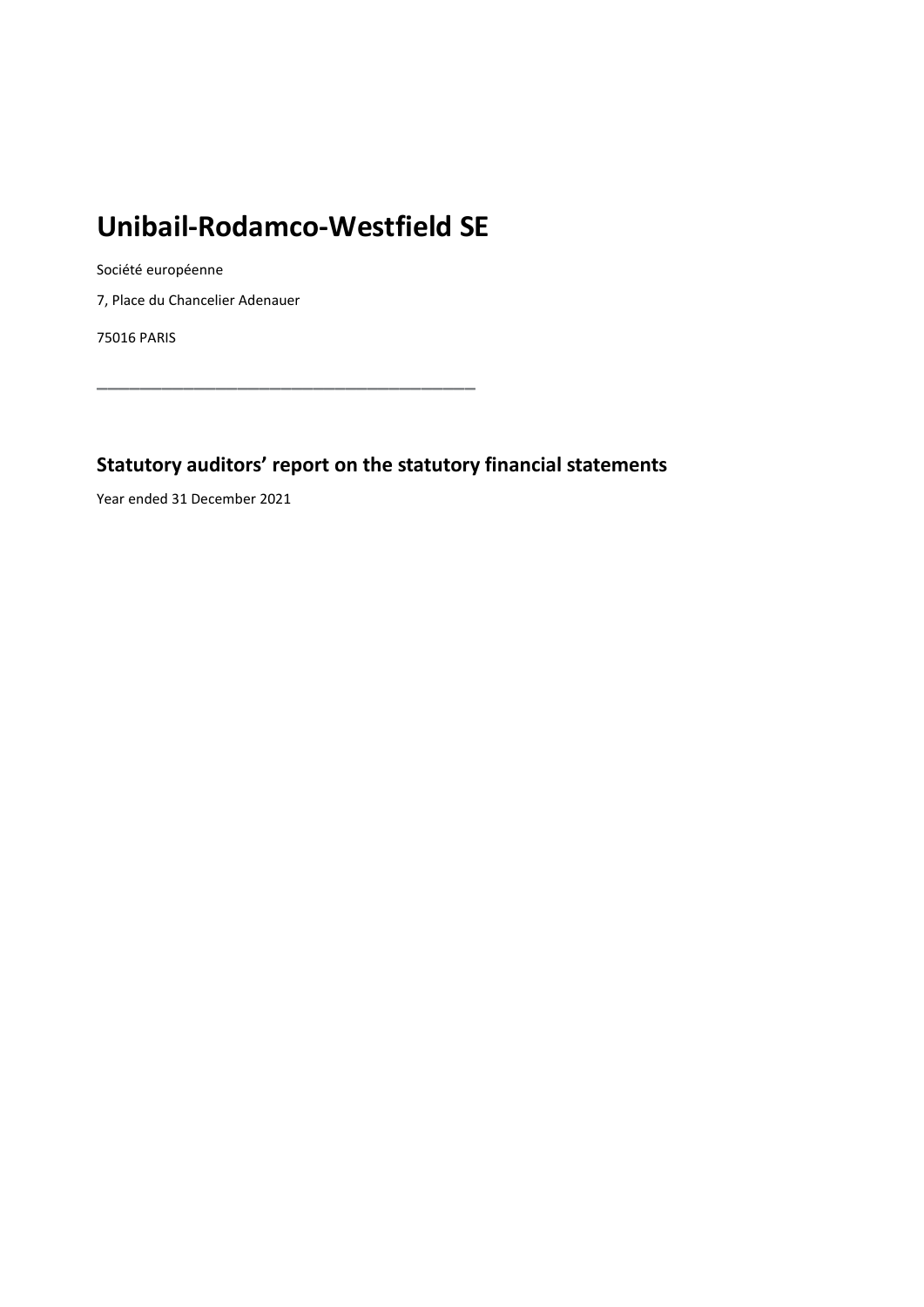# **Unibail-Rodamco-Westfield SE**

**\_\_\_\_\_\_\_\_\_\_\_\_\_\_\_\_\_\_\_\_\_\_\_\_\_\_\_\_\_\_\_\_\_\_\_**

Société européenne

7, Place du Chancelier Adenauer

75016 PARIS

# **Statutory auditors' report on the statutory financial statements**

Year ended 31 December 2021

*This is a translation into English of the statutory auditors' report on the financial statements of the company issued in French and it is provided solely for the convenience of English speaking users.*

*This statutory auditors' report includes information required by European regulation and French law, such as information about the appointment of the statutory auditors or verification of the management report and other documents provided to shareholders.*

*This report should be read in conjunction with, and construed in accordance with, French law and professional auditing standards applicable in France.*

To the Annual General Meeting of Unibail-Rodamco-Westfield SE,

# **Opinion**

In compliance with the engagement entrusted to us by your annual general meeting, we have audited the accompanying financial statements of Unibail-Rodamco-Westfield SE for the year ended December 31, 2021*.*

In our opinion, the financial statements give a true and fair view of the assets and liabilities and of the financial position of the company as at December 31, 2021 and of the results of its operations for the year then ended in accordance with French accounting principles.

The audit opinion expressed above is consistent with our report to the Audit Committee*.*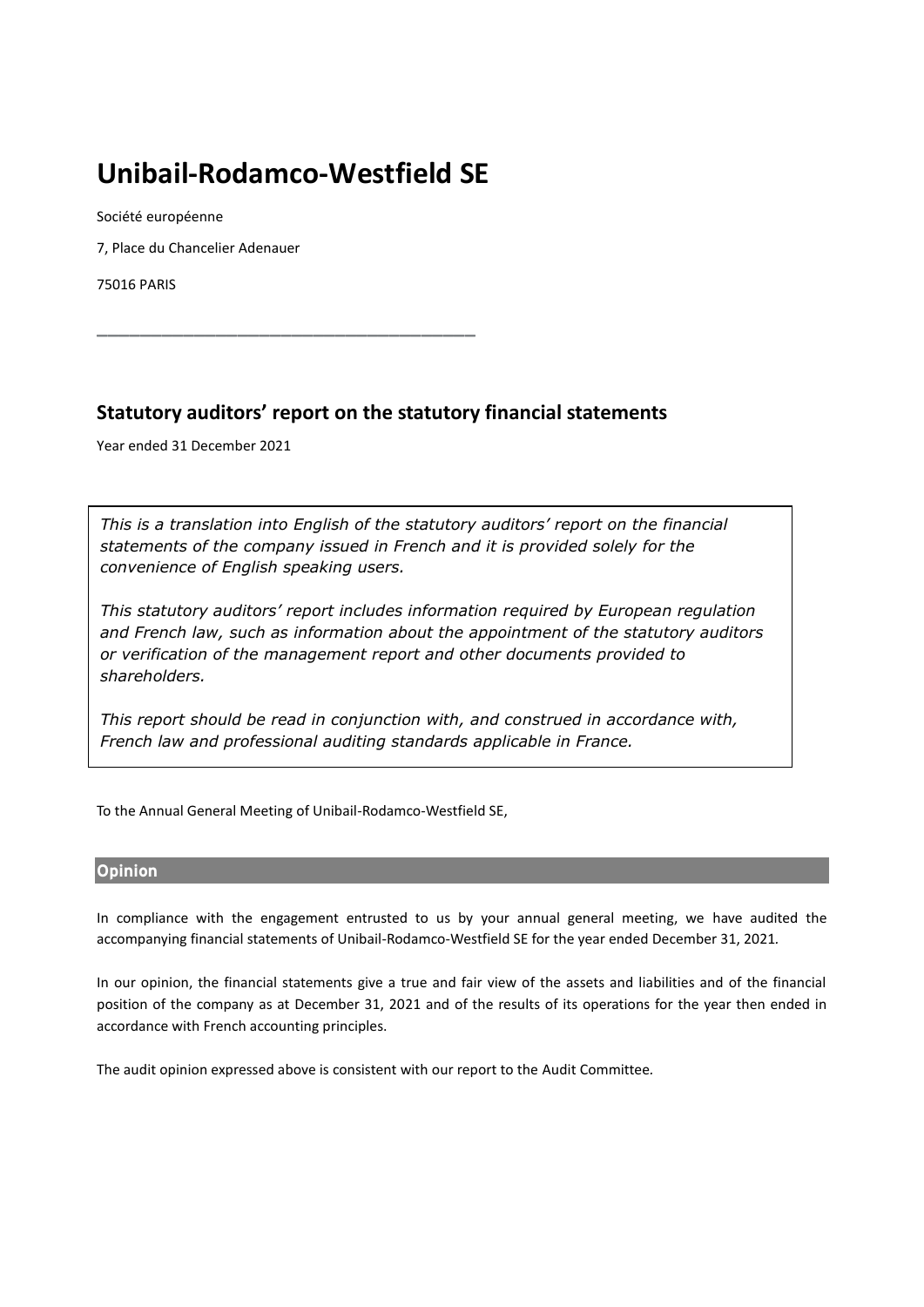# **Basis for Opinion**

#### **Audit Framework**

We conducted our audit in accordance with professional standards applicable in France. We believe that the audit evidence we have obtained is sufficient and appropriate to provide a basis for our opinion.

Our responsibilities under those standards are further described in the "*Statutory Auditors' Responsibilities for the Audit of the Financial Statements*" section of our report.

#### **Independence**

We conducted our audit engagement in compliance with independence requirements of the French Commercial Code (*Code de commerce*) and the French Code of Ethics (*Code de déontologie*) for statutory auditors for the period from January 1, 2021 to the date of our report and specifically we did not provide any prohibited non-audit services referred to in Article 5(1) of Regulation (EU) No 537/2014.

# **Justification of Assessments - Key Audit Matters**

Due to the global crisis related to the COVID-19 pandemic, the financial statements for this period have been prepared and audited under special circumstances. Indeed, this crisis and the exceptional measures taken in the context of the health emergency have had numerous consequences for companies, particularly on their operations and their financing, and have led to greater uncertainties regarding their future prospects. Some of these measures, such as travel restrictions and remote working, have also had an impact on companies' internal organization and on the performance of audits.

It is in this complex and evolving context that, in accordance with the requirements of Articles L. 823-9 and R. 823-7 of the French Commercial Code *(Code de commerce)* relating to the justification of our assessments, we inform you of the key audit matters relating to risks of material misstatement that, in our professional judgment, were of most significance in our audit of the financial statements of the current period, as well as how we addressed those risks.

These matters were addressed in the context of our audit of the financial statements as a whole, and in forming our opinion thereon, and we do not provide a separate opinion on specific items of the financial statements.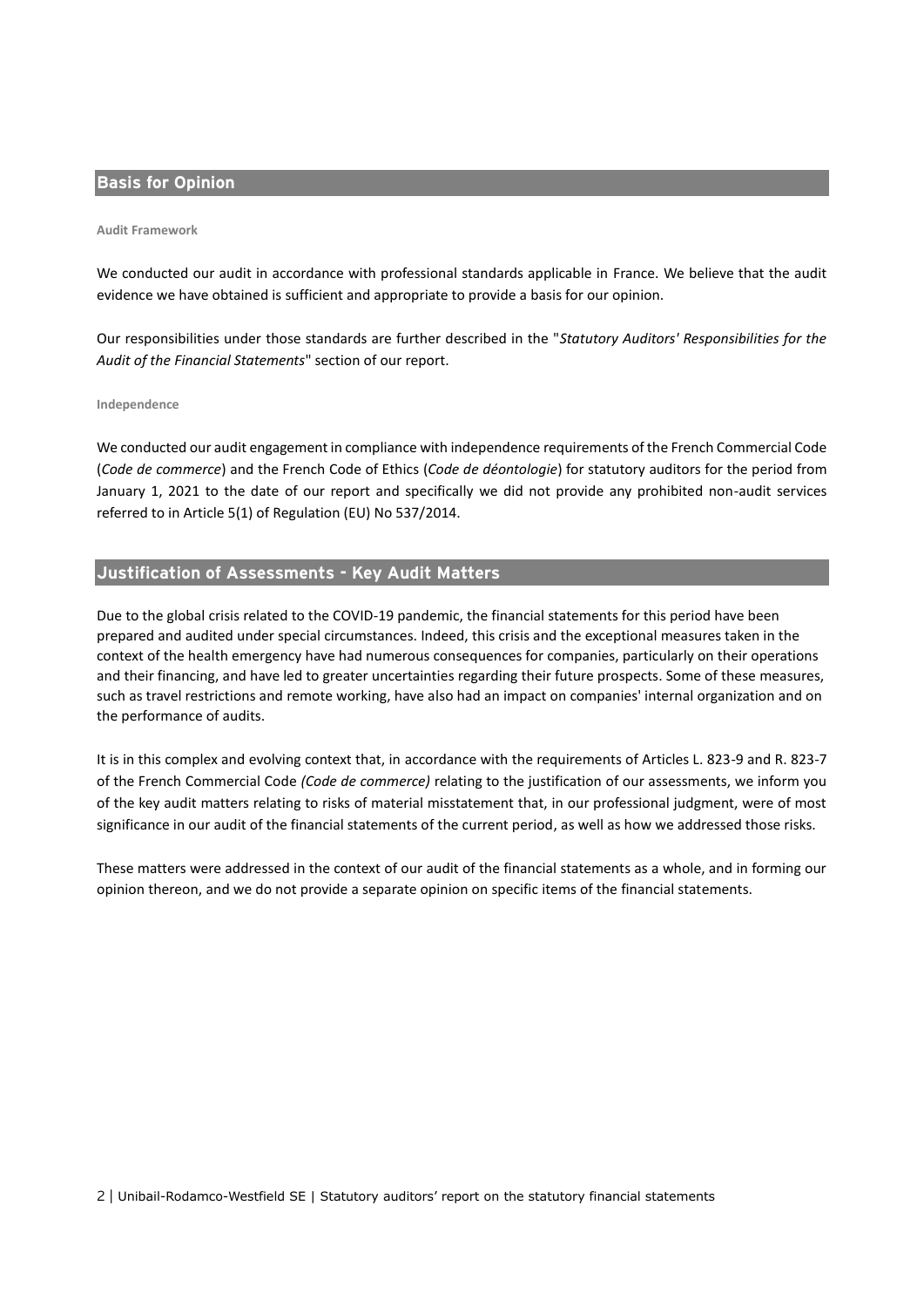# *Evaluation of investments in subsidiaries and related receivables (cf. notes 1.2.3, 4 and 5 to the financial statements)*

#### **Risk identified**

As at December 31, 2021, Unibail-Rodamco-Westfield SE held investments in subsidiaries and related receivables, which have a gross value of €19,249 Mn and €14,108 Mn respectively, impaired for an amount of €5,228 Mn and €217 Mn respectively, including an expense of €81 Mn in the income statement of the period. The net book value of the investments in subsidiaries and related receivables represents 76% of the total assets of the company.

Investments in subsidiaries are generally companies, which own one or several investment properties or holding companies, which indirectly own such companies.

As described in note 1.2.3. to the financial statements, an impairment is booked when the value in use of an investment in a subsidiary is lower than its acquisition cost plus any technical loss related to investment in this subsidiary.

The value in use of investments in subsidiaries includes the unrealised capital gain on properties or assets held by the subsidiaries, such properties being valued at year-end by independent appraisers. These valuations take into account rentals, the latest real estate transactions and their net initial yield. The value in use also includes the valuation of the intangible assets owned by the subsidiaries, made by independent appraisers based on the Discounted Cash Flows.

Consequently, the evaluation of the investments in subsidiaries and related receivables is considered to be a key audit matter due to the judgment required by management to evaluate the assets held by the subsidiaries and the importance of these balances to the financial statements.

#### **Our response**

We analysed the management's controls over the process implemented to calculate the value in use of investments in subsidiaries and related receivables.

Concerning the unrealised gains on assets owned by these subsidiaries, we examined the consistency of the market value of the assets held with those calculated by the external appraisers. Our audit procedures on the value of the underlying assets included:

- examining the valuation process of investment properties and intangible assets applied by management;
- evaluating the competence of the external appraisers including their qualifications and expertise, as well as their independence;
- attending meetings with the external appraisers in the presence of our valuation specialists, during which the valuations of the assets and the key assumptions retained were challenged;
- assessing assumptions such as indexation, yields and estimated rental value by reference to our understanding of their local market, external market data, published benchmarks and asset specific considerations, used in our audit approach, to evaluate the appropriateness of the valuations adopted by the Group;
- analysed the key assumptions used to determine the recoverable value of the intangible assets, notably the cash-flow projections, discount rates, and long-term growth rates challenging their coherence with available market information.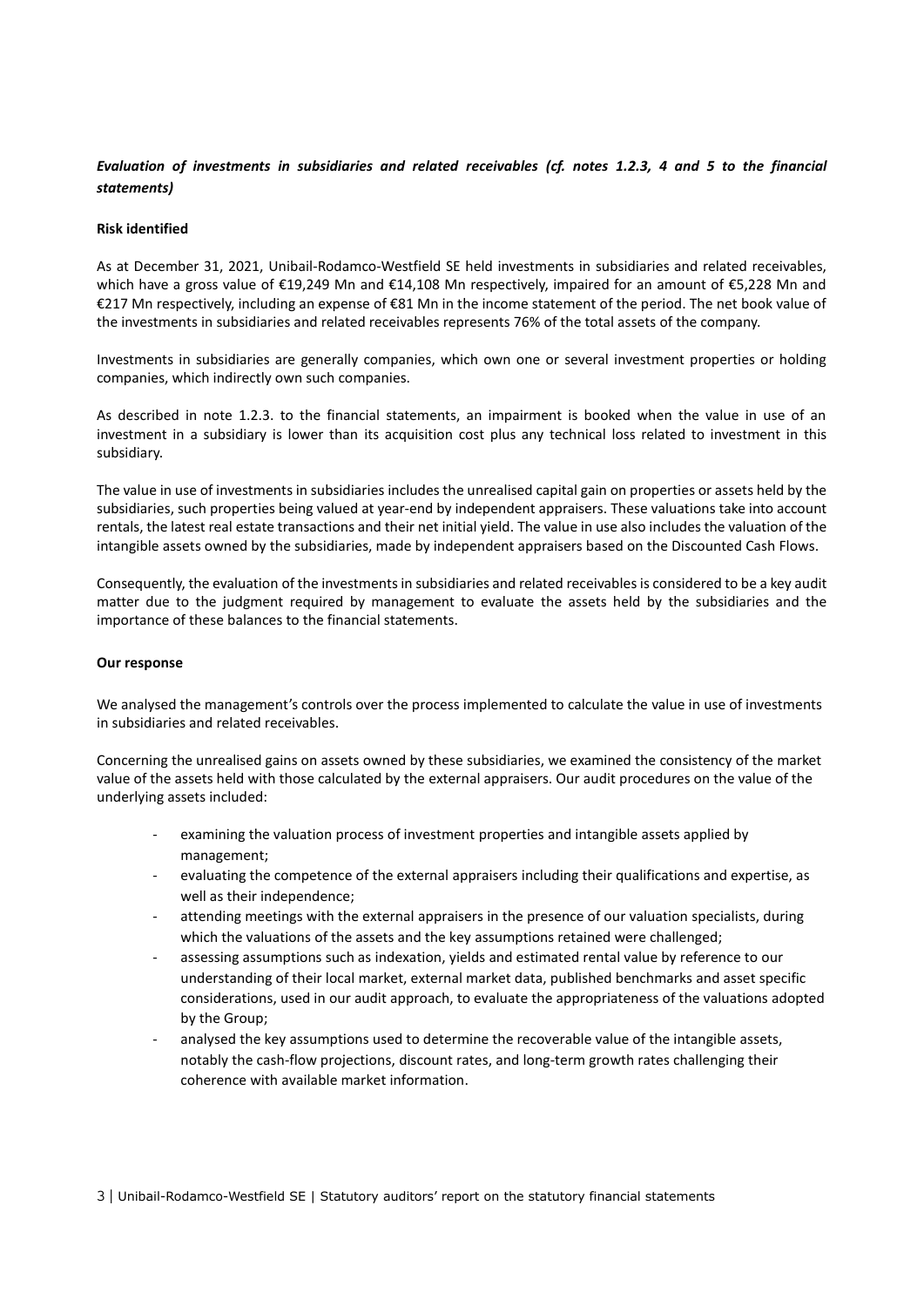We also verified the mathematical accuracy of the calculations of the value in use of the investments in subsidiaries and related receivables and the correct application of percentages of ownership of the net equity values of the subsidiaries. We analysed the appropriate calculation of the impairment on the investments in subsidiaries and related receivables accounted for Additionally, we assessed the appropriateness of the disclosures made in the notes to the financial statements regarding investments in subsidiaries and related receivables.

# *Accounting for financial debt and derivative financial instruments (cf. notes 1.3.2, 6, 15, 24 and 28 to the financial statements)*

#### **Risk identified**

As at December 31, 2021, Unibail-Rodamco-Westfield SE had financial liabilities of €21,881 Mn as described in note 15 "Borrowings and financial liabilities" to the financial statements.

Unibail-Rodamco-Westfield SE uses derivative financial instruments, mainly interest rate swaps, caps and crosscurrency swaps, to hedge its exposure to fluctuations in interest and currency exchange rates. This portfolio of derivatives is described in note 28.1 "Financial instruments" to the financial statements.

Note 1.3.2 to the financial statements describes the main accounting policies applied by the company to account for the derivative financial instruments and specifically details that they are accounted for according to the intention with which the corresponding transactions were carried out.

During the year, Unibail-Rodamco-Westfield SE restructured part of its derivative financial instrument portfolio as described in note 2.1 "Significant events of 2021". Notes 6 and 24 describe the impact on the accounts of this restructuring.

The Group's gearing, liquidity needs, financial covenants (please refer to note 15 to the financial statements) are calculated on the basis of this portfolio of financial debt.

Accounting for financial debt and derivative financial instruments is considered as a key audit matter due to the significance of the balances to the financial statements as a whole and their impact in the calculation of financial covenants.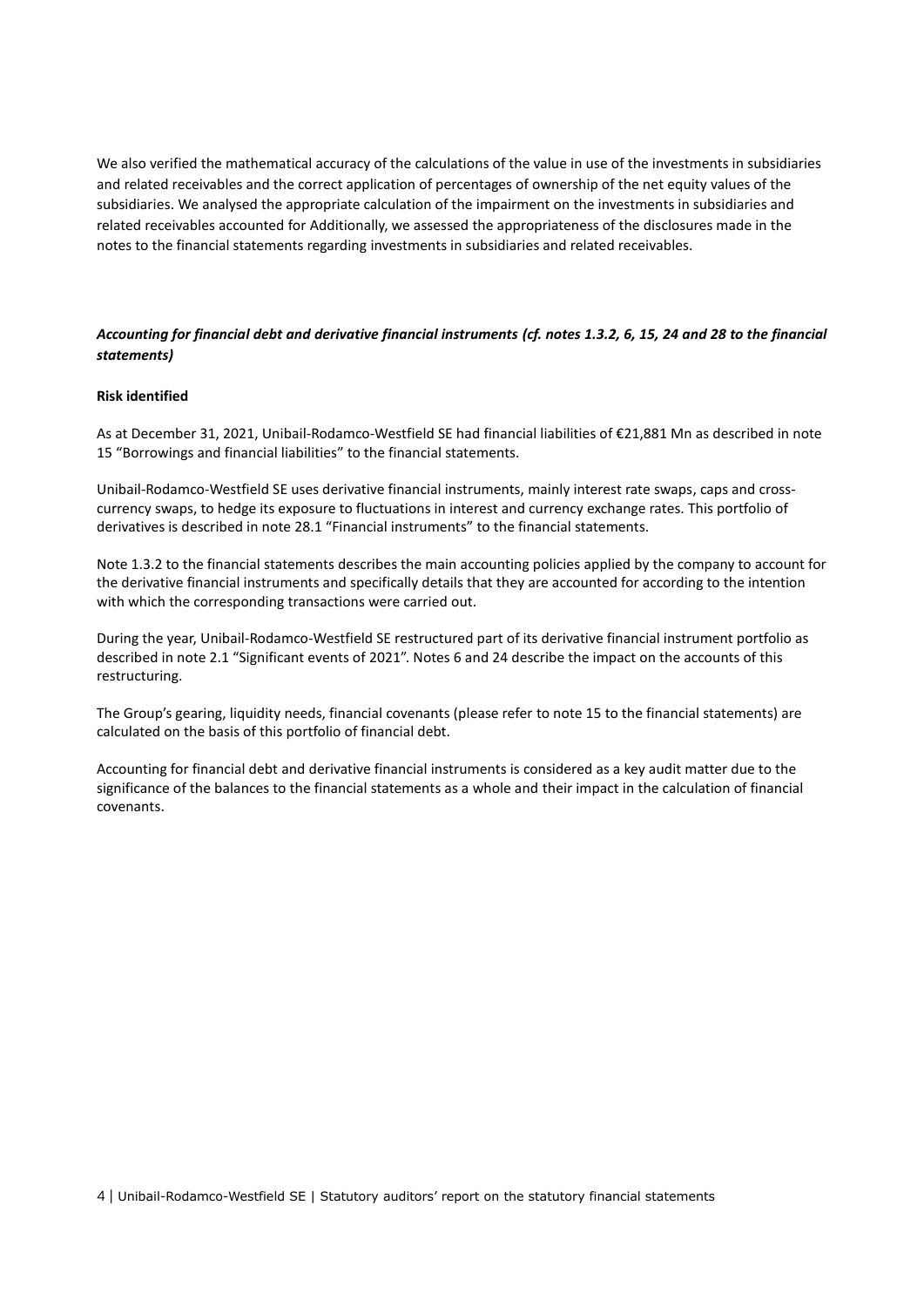#### **Our response**

We analysed management's controls over the accounting for financial debt and derivative financial instruments.

We analysed a representative sample of contracts in order to understand their terms and conditions. We also analysed the characteristics of these loans in the financial statements and performed analytical procedures on the financial expenses.

On a sample basis, we obtained the confirmation with third parties of the nominal amount of debts. We performed confirmation procedures directly with third parties of the derivative financial instruments and examined the position of the derivatives presented in the off-balance sheet disclosure. We also performed analytical procedures on the expenses and revenues related to the derivative financial instruments.

We analysed the portfolio of derivative financial instruments of the company and their presentation (hedging or isolated open position) and we analysed the accounting treatment applied to the restructuring conducted during the year.

We analysed the calculation of the financial ratios and the related disclosures.

Additionally, we assessed the appropriateness of the disclosures made in the notes to the financial statements regarding the financial debt and derivative financial instruments.

## **Specific Verifications**

We have also performed, in accordance with professional standards applicable in France, the specific verifications required by laws and regulations.

**Information given in the management report and in the other documents provided to the shareholders with respect to the financial position and the financial statements**

We have no matters to report as to the fair presentation and the consistency with the financial statements of the information given in the management report of the management board, and in the other documents with respect to the financial position and the financial statements provided to the shareholders.

We attest the fair presentation and the consistency with the financial statements of the information relating to payment deadlines mentioned in Article D.441-6 of the French Commercial Code (Code de commerce).

#### **Report on corporate governance**

We attest that the Supervisory Board's report on corporate governance sets out the information required by articles L.225-37-4, L.22-10-9 and L.22-10-10 of the French Commercial Code (Code de commerce).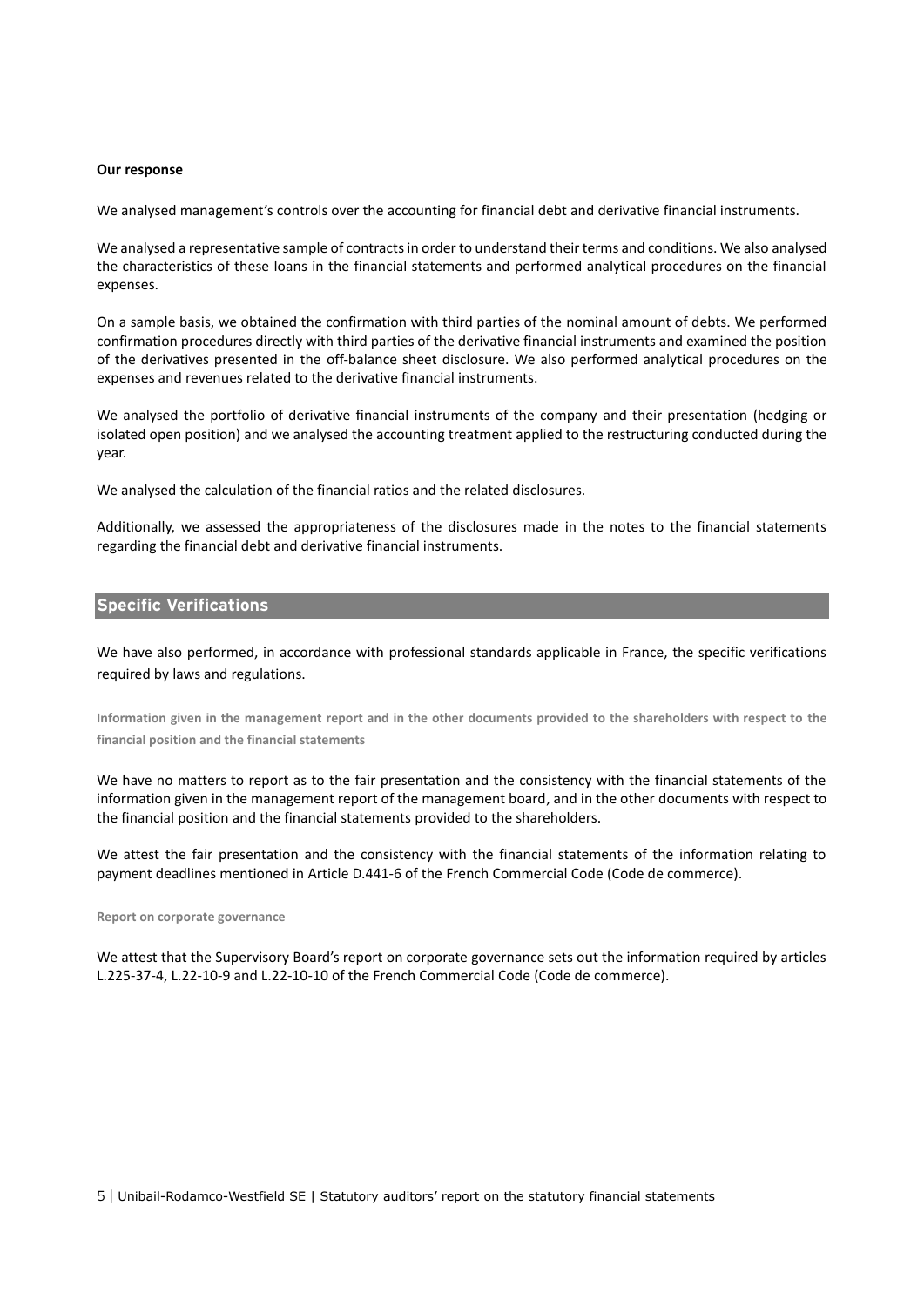Concerning the information given in accordance with the requirements of Article L. 22-10-9 of the French Commercial Code (Code de commerce) relating to remunerations and benefits allocated to or received by the members of the management board and of the supervisory board and any other commitments made in their favour, we have verified its consistency with the financial statements, or with the underlying information used to prepare these financial statements and, where applicable, with the information obtained by your company from controlled companies included in the scope on consolidation. Based on these procedures, we attest the accuracy and fair presentation of this information.

With respect to the information relating to items that your company considered likely to have an impact in the event of a public purchase or exchange offer, provided pursuant to Article L. 22-10-11 of the French Commercial Code (Code de commerce), we have verified their compliance with the source documents communicated to us. Based on our work, we have no observations to make on this information.

#### **Other information**

In accordance with French law, we have verified that the required information relating to the purchase of investments and controlling interests and the identity of the shareholders and holders of the voting rights has been properly disclosed in the management report.

## **Report on Other Legal and Regulatory Requirements**

#### **Format of presentation of the financial statements intended to be included in the annual financial report**

We have also verified, in accordance with the professional standard applicable in France relating to the procedures performed by the statutory auditor relating to the annual and consolidated financial statements presented in the European single electronic format, that the presentation of the financial statements intended to be included in the annual financial report mentioned in Article L. 451-1-2, I of the French Monetary and Financial Code (Code monétaire et financier), prepared under the responsibility of the Chairman of the management board, complies with the single electronic format defined in the European Delegated Regulation No 2019/815 of 17 December 2018.

Based on the work we have performed, we conclude that the presentation of the financial statements included in the annual financial report complies, in all material respects, with the European single electronic format.

We have no responsibility to verify that the financial statements that will ultimately be included by your Company in the annual financial report filed with the AMF (Autorité des marchés financiers) agree with those on which we have performed our work.

#### **Appointment of the statutory auditors**

We were appointed as statutory auditors of Unibail-Rodamco-Westfield SE by the Annual General Meeting held on April 27, 2011 for Deloitte & Associés and on May 13, 1975 for ERNST & YOUNG Audit.

As at December 31, 2021, Deloitte & Associés was in its  $17<sup>th</sup>$  consecutive year of mandate taking into account the acquisitions or mergers with firms that have previously taken place, and ERNST & YOUNG Audit in its 47<sup>th</sup> consecutive year of mandate.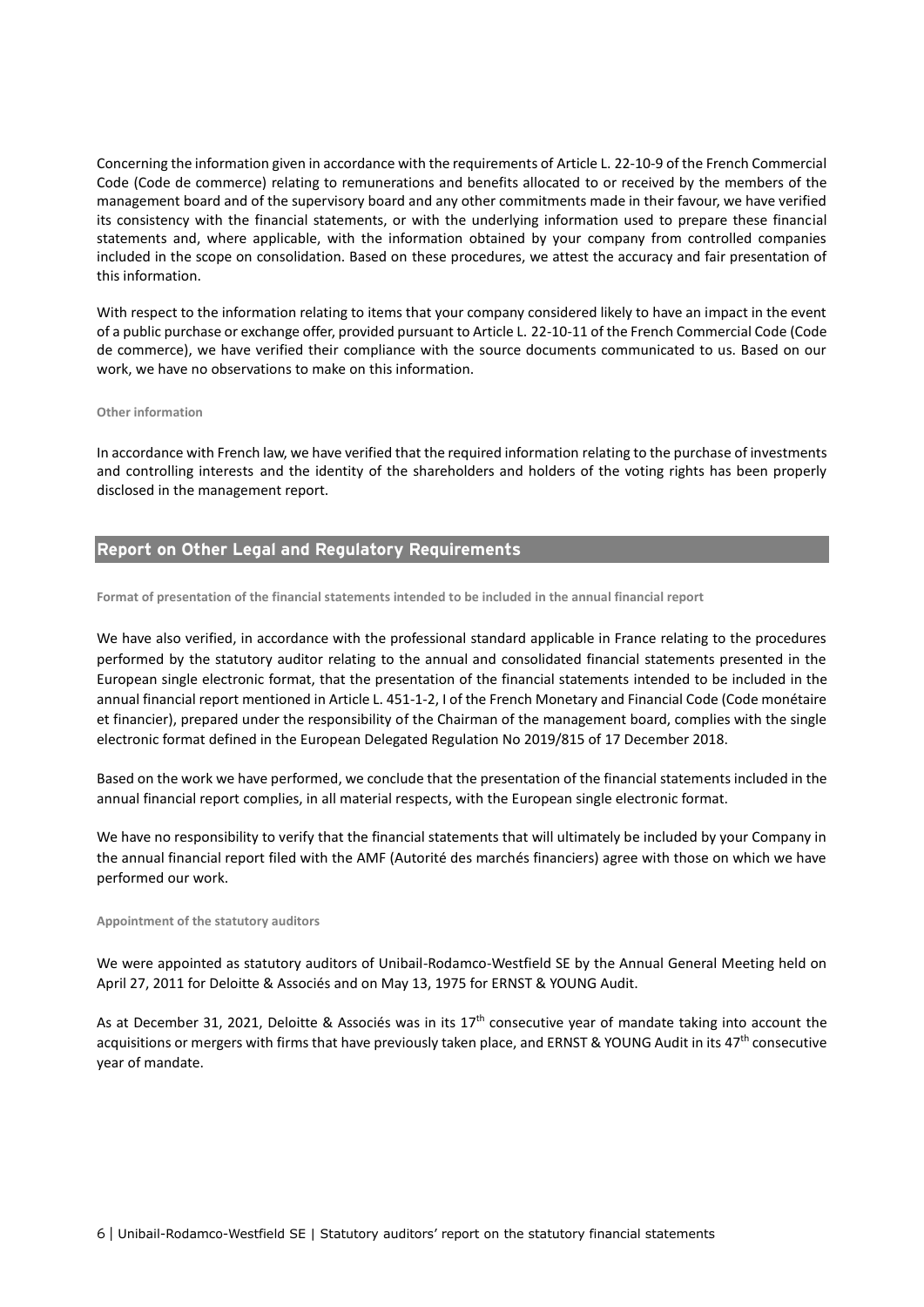# **Responsibilities of Management and Those Charged with Governance for the Financial Statements**

Management is responsible for the preparation and fair presentation of the financial statements in accordance with French accounting principles, and for such internal control as management determines is necessary to enable the preparation of financial statements that are free from material misstatement, whether due to fraud or error.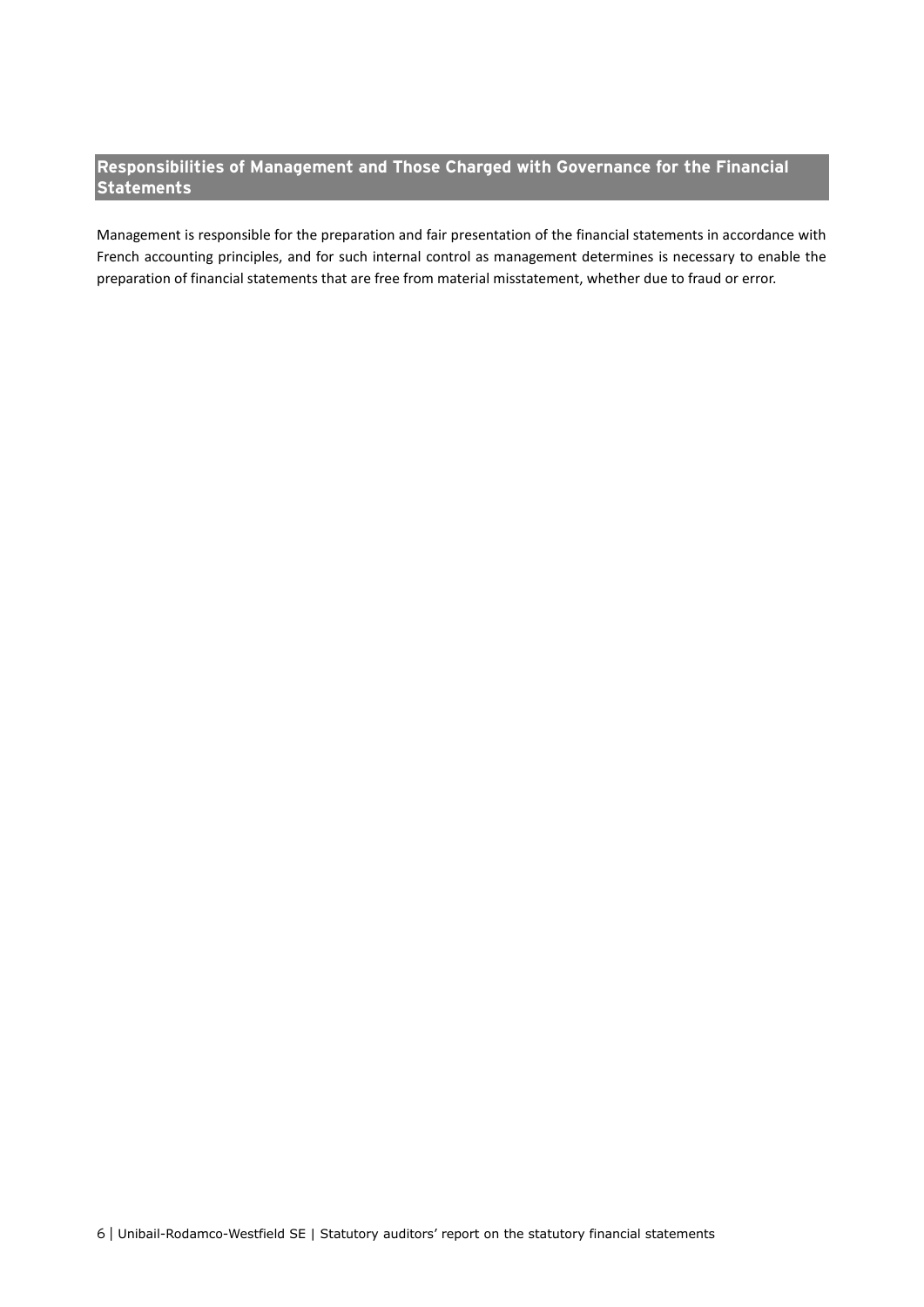In preparing the financial statements, management is responsible for assessing the company's ability to continue as a going concern, disclosing, as applicable, matters related to going concern and using the going concern basis of accounting unless it is expected to liquidate the company or to cease operations.

The audit committee is responsible for monitoring the financial reporting process and the effectiveness of internal control and risk management systems and where applicable, its internal audit, regarding the accounting and financial reporting procedures.

The financial statements were prepared by the management board.

## **Statutory Auditors' Responsibilities for the Audit of the Financial Statements**

#### **Objectives and audit approach**

Our role is to issue a report on the financial statements. Our objective is to obtain reasonable assurance about whether the financial statements as a whole are free from material misstatement. Reasonable assurance is a high level of assurance, but is not a guarantee that an audit conducted in accordance with professional standards will always detect a material misstatement when it exists. Misstatements can arise from fraud or error and are considered material if, individually or in the aggregate, they could reasonably be expected to influence the economic decisions of users taken on the basis of these financial statements.

As specified in Article L. 823-10-1 of the French Commercial Code (Code de commerce), our statutory audit does not include assurance on the viability of the company or the quality of management of the affairs of the company.

As part of an audit conducted in accordance with professional standards applicable in France, the statutory auditor exercises professional judgment throughout the audit and furthermore:

- Identifies and assesses the risks of material misstatement of the financial statements, whether due to fraud or error, designs and performs audit procedures responsive to those risks, and obtains audit evidence considered to be sufficient and appropriate to provide a basis for his opinion. The risk of not detecting a material misstatement resulting from fraud is higher than for one resulting from error, as fraud may involve collusion, forgery, intentional omissions, misrepresentations, or the override of internal control.
- Obtains an understanding of internal control relevant to the audit in order to design audit procedures that are appropriate in the circumstances, but not for the purpose of expressing an opinion on the effectiveness of the internal control.
- Evaluates the appropriateness of accounting policies used and the reasonableness of accounting estimates and related disclosures made by management in the financial statements.
- Assesses the appropriateness of management's use of the going concern basis of accounting and, based on the audit evidence obtained, whether a material uncertainty exists related to events or conditions that may cast significant doubt on the company's ability to continue as a going concern. This assessment is based on the audit evidence obtained up to the date of his audit report. However, future events or conditions may cause the company to cease to continue as a going concern. If the statutory auditor concludes that a material uncertainty exists, there is a requirement to draw attention in the audit report to the related disclosures in the financial statements or, if such disclosures are not provided or inadequate, to modify the opinion expressed therein.